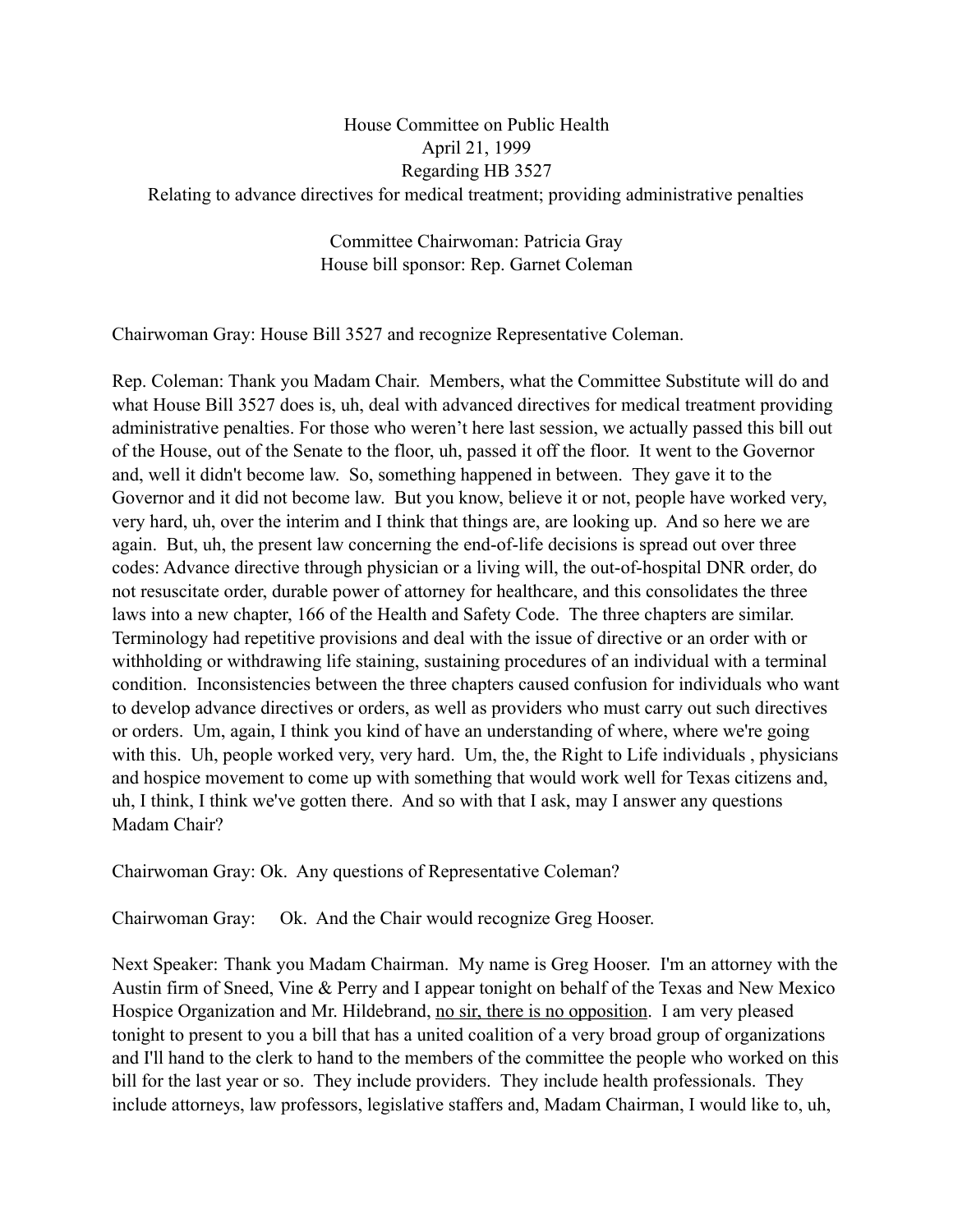thank both Representative Delisi and her staff and Representative Coleman and his staff, and particularly Jennifer Soffer, who babysat us for about the last 8 or 9 months as we have labored over the sometimes emotional, uh, sometimes legalistic arguments about these three provisions of the code. Madam Chairman and members of the committee, this bill addresses the issue that Mr. Uresti just brought up a minute ago on behalf of, uh, Representative Art Reyna. It also addresses Mr. Longoria's bill and his issue will be addressed by Mr. Joe Kral. We would like to very briefly present you a panel of experts quote unquote. I am not going to include myself in that. Um, to, to, uh, at least answer any questions about this bill. I will not go into a, a long explanation and I know you'll be pleased with that Mr. Hildebrandt. Uh, our panel tonight includes Mr. Joe Kral of Texas Right to Life who will speak on behalf of both Texas Right to Life and National Right to Life who's a participant in this. Secondly, uh, I have, uh, Linda Rushing with the Catholic Health Care Facilities, and thirdly I have a, the reluctant Elizabeth Sjoberg and the Texas Hospital Association, uh, drafted. She's still sitting back there refusing to, to get up. We will be happy to answer any questions about the details of the bill. The governor's office also participated through his office of general counsel. A number of state agencies also participated who have jurisdiction over issues that affect them, and we think we've come up with a, a bill that does, as Mr. Coleman described, bring together these three fundamental provisions of the law and dealing with end of life issues. We have made them consistent with you, with each other. We have, uh, made the definitions consistent. We have made them more user friendly to attorneys, to families and most importantly the patients and the people who will execute them themselves. I am especially proud, uh, of the job that, uh, the Texas Medical Association and Baylor Hospitals representative Dr. Bob Fine did in drafting a new directive to physicians, families and surrogates to replace the old directive to physicians. It is a user-friendly document that he has already pretested on some of his patients at Baylor Medical in Dallas, and has found that patients like the document. They prefer it to the current document because they can understand it better. It contains explanations. It contains, um, some definition and it just makes the whole system work better. It's better for the hospices. It's better for the hospitals. It's better for the physicians, but most importantly it's better for your constituents who, uh, will be executing these documents. I'm gonna close with just a couple of comments about the two highlights of the bill. The Governor's veto of Senate Bill 414 last session, was based upon, uh, that he believed that provisions of the bill would have permitted physicians to deny lifesustaining procedures to a patient who desires them. Secondly, it, uh, eliminates the objective negligence standard for reviewing whether a physician properly discontinued the use of life sustaining procedures. Those two provisions have been fully addressed. We worked with the Governor's general counsel's office. They're happy with the bill. So, we believe we have all impediments removed, uh, to move forward with a very fine piece of legislation. This coalition has worked together on and off for 6 years. The Right to Life folks are new at the table, but we think we've come up with something that you all can be proud of and can address some very, very sensitive issues in a manner that is not quite as difficult as pushing red buttons and green buttons on the floor of the House. With that Madam Chairman, I'll be happy to close and I think Mr. Kral may have a comment and then we'll just simply answer questions.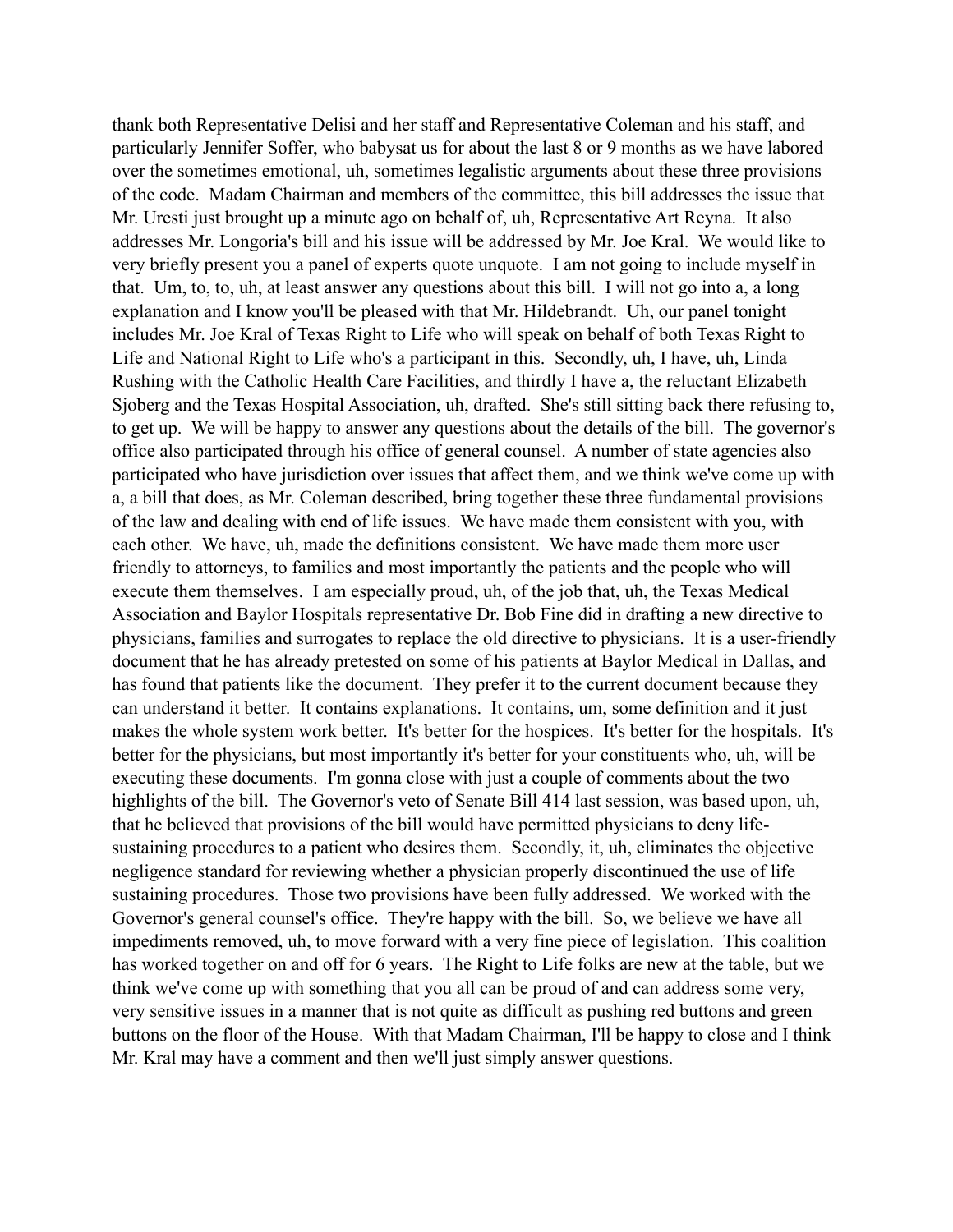Chairwoman Gray: Ok. Very good. Any questions of Mr. Hoosier? All right. Then the Chair will call Joseph Kral.

Joe Kral: Hello my name is, uh, Joe Kral. I'm the Legislative Director for Texas Right to Life. Again, we've been working on this coalition for approximately a year now. Again, most of our big concern was for patients who, uh, request life-saving treatment. As most of ya'll may recall from last session, uh, Judge Longoria had offered amendments on the House floor to Senate Bill 414 that addressed these concerns, for patients who request life-saving treatment. Uh, obviously it was put on. It was stripped off in conference committee and, uh, due to the request of Texas Right to Life and National Right to Life Governor Bush did veto, uh, Senate Bill 414. Over, again, over the past year, uh, we worked with the Coalition and we have had various people on all sides of the table so to speak, and we have really bridged these gaps and worked hard to, uh, really bridge these, uh, uh, moral differences. As a result, uh, we have come about and, uh, we have drafted language that is within this, uh, Committee Substitute, uh, to protect these patients that choose, uh, life-sustaining treatment. Uh, they have the ability now to doctor, uh, if they have some problem with the doctor or the facility, to effectively, um, excuse me, they have the ability to transfer to another facility or another physician that respects their right to choose to live. Um, again, that is our main, main concern with this legislation. And, uh, again, we have this, uh, legislation, uh, and the language is I guess in a sense, we, we like it and the whole coalition seems to be in agreement with this. Uh, we do have a strong coalition. Um, we are really united behind this language. There's a lot of blood, sweat and tears that went into this. Uh, we argued back and forth, for a very long time, but we all worked together. We worked hard and we found common ground. I'll, I just ask everyone on this committee to always please respect this coalition. Because even though it's strong where it's strongly united behind this language, it is still fragile. Any kind of substantial change could cause it to fall apart literally. And we would, we would respectfully request that no amendments be offered unless they're technical amendments as offered by Representative Coleman. So, that, with that I'll address any questions.

Next Speaker: It, it's, it's not really a question. It's just a comment that I, I thank you for the work that you've done with the group and I think that's really important. And you make me feel good. So, thank you.

Joe Kral: Thank you.

Chairwoman Gray: Any other questions of this witness, members? Thank you.

Chairwoman Gray: Linda Rushing.

Next Speaker: I am Linda Rushing with the Texas Conference of Catholic Health Facilities. I just have two quick comments. One is, um, we had a surprise witness at the Senate Hearing nobody was expecting. The local president of the Hemlock Society testified in favor of this bill. Not in his official capacity, but it, you know, as an individual. So, we had Right to Life and